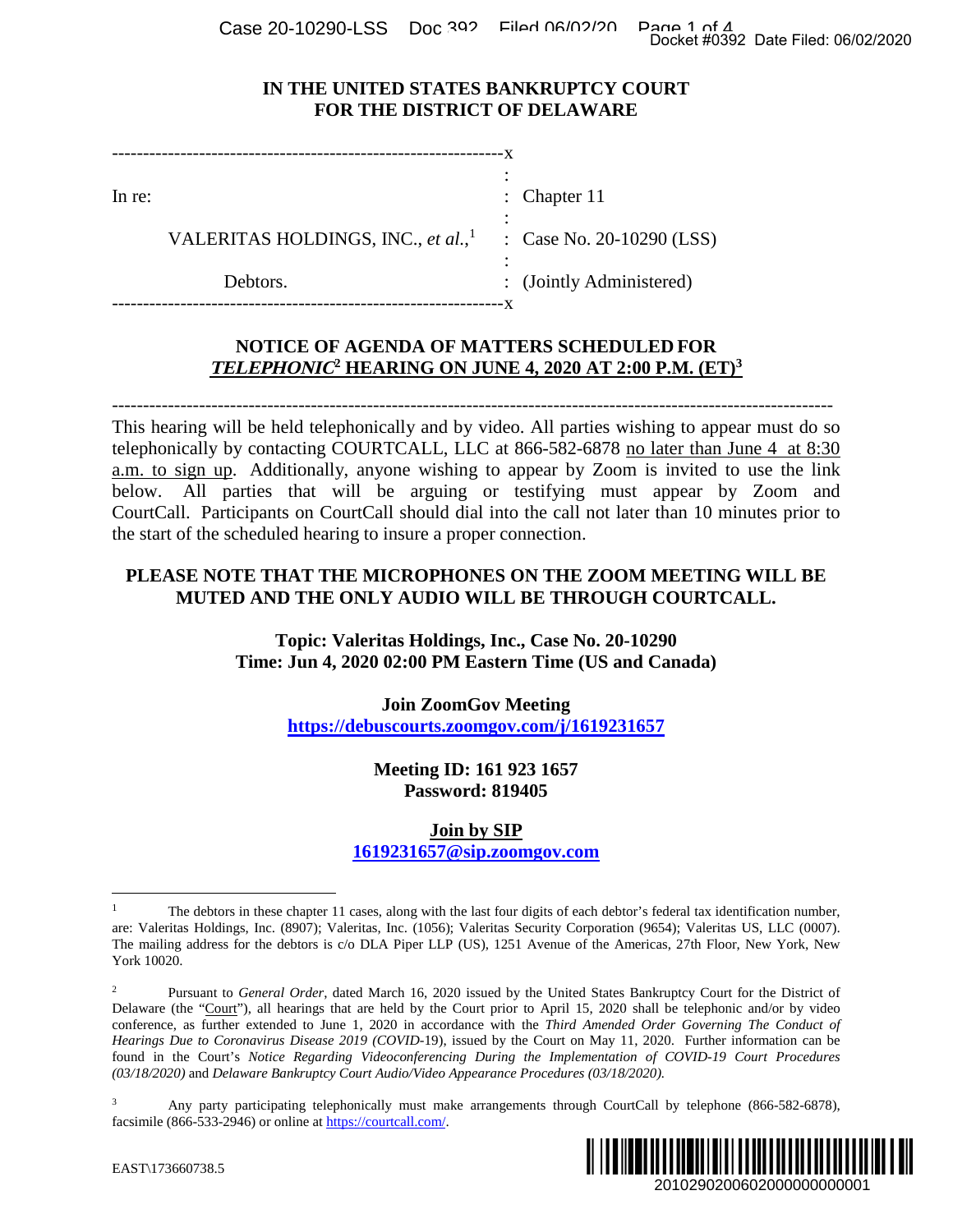#### **MATTERS WITH CERTIFICATION OF COUNSEL (CNO/COC):**

1. Motion for Entry of an Order Extending The Debtors' Exclusive Periods for Filing a Chapter 11 Plan and Soliciting Acceptances Thereof [D.I. 371; Filed 5/21/20].

**Response Deadline**: May 28, 2020 at 4:00 p.m. (ET).

#### **Related Documents**:

A. Certificate of No Objection Regarding the Motion for Entry of an Order Extending The Debtors' Exclusive Periods for Filing a Chapter 11 Plan and Soliciting Acceptances Thereof [D.I. 385; Filed 6/1/20].

#### **Responses Received**: None.

**Status**: A certificate of no objection has been filed for this matter; therefore, no hearing is necessary unless the Court has any comments or questions.

#### **MATTERS GOING FORWARD:**

2. Motion of the Debtors for Entry of an Order (I) Approving the Combined Disclosure Statement and Plan on an Interim Basis for Solicitation Purposes Only; (II) Establishing Procedures for Solicitation and Tabulation of Votes to Accept or Reject the Combined Disclosure Statement and Plan; (III) Approving the Form of Ballot and Solicitation Packages; (IV) Establishing the Voting Record Date; (V) Scheduling a Combined Hearing for Final Approval of the Adequacy of Disclosures in, and Confirmation of, the Combined Disclosure Statement and Plan; and (VI) Granting Related Relief [D.I. 282; Filed  $4/6/20$ ] (the "Solicitation Motion").

**Response Deadline**: Deadline to Object to Confirmation and Final Approval of Adequacy of Information: May 28, 2020 at 4:00 p.m. (ET).

#### **Related Documents**:

- A. Combined Disclosure Statement and Joint Chapter 11 Plan of Liquidation Proposed by Valeritas Holdings, Inc. and Its Affiliated Debtors, the Official Committee of Unsecured Creditors, and the Prepetition Lenders [D.I. 283; Filed 4/7/20].
- B. Notice of Errata [D.I. 287; Filed 4/8/20].
- C. Certification of Counsel with Respect to the Debtors' Motion for Rejection of Lease of Corporate Headquarters and Combined Disclosure Statement and Plan [D.I. 300; Filed 4/14/20].
- D. Notice of Filing of First Amended Combined Disclosure Statement and Joint Chapter 11 Plan of Liquidation Proposed By Valeritas Holdings, Inc. and Its Affiliated Debtors, The Official Committee of Unsecured Creditors, and The Prepetition Lenders [D.I. 309; Filed 4/15/20].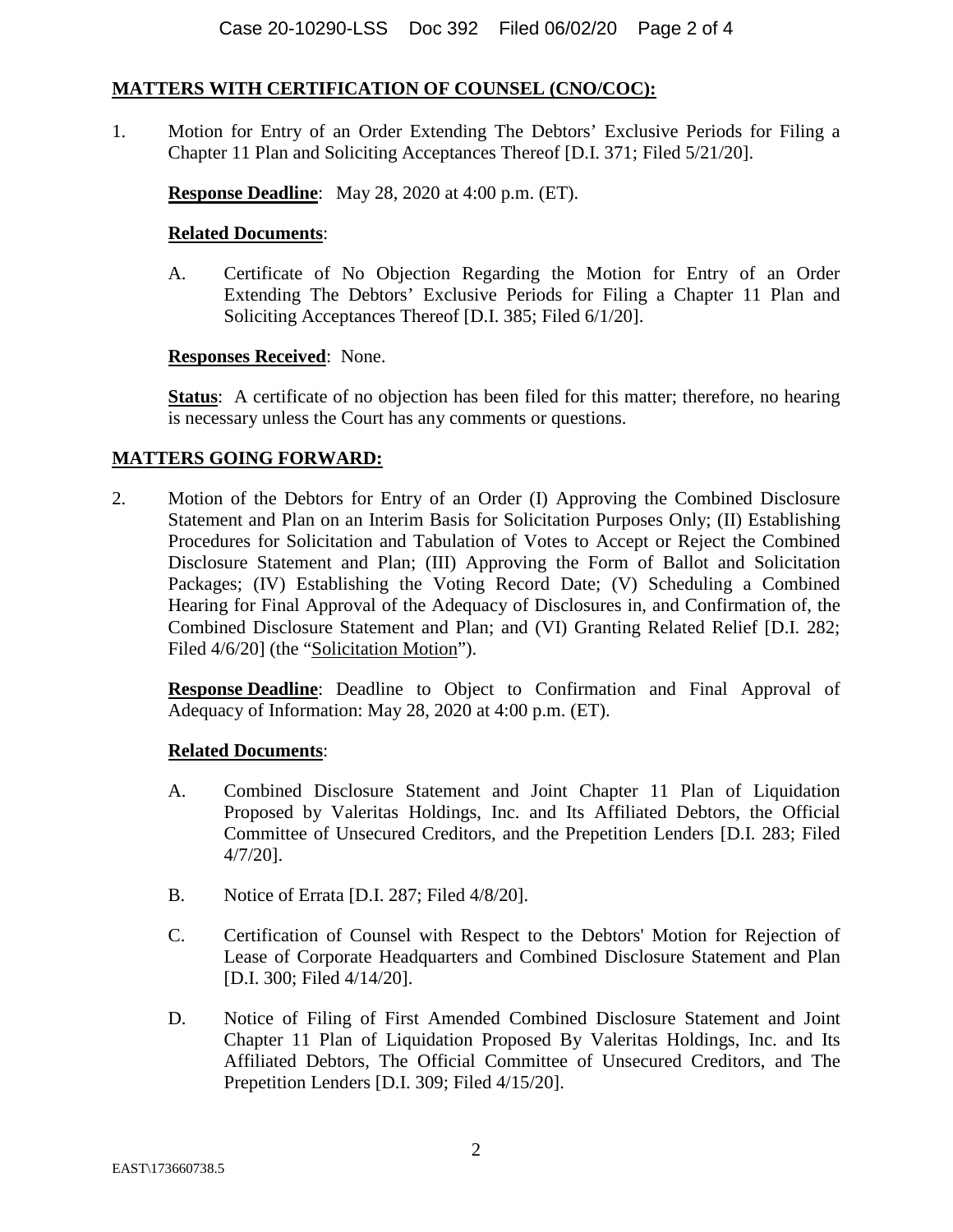- E. Certification of Counsel with Respect to Motion of Debtors for Entry of an Order (I) Approving The Combined Disclosure Statement and Plan on an Interim Basis for Solicitation Purposes Only; (II) Establishing Procedures for Solicitation and Tabulation of Votes to Accept or Reject The Combined Disclosure Statement and Plan; (III) Approving the Form of Ballot and Solicitation Packages; (IV) Establishing the Voting Record Date; (V) Scheduling a Combined Hearing for Final Approval of the Adequacy of Disclosures in, and Confirmation of, The Combined Disclosure Statement and Plan; and (VI) Granting Related Relief [D.I. 311; Filed 4/15/20].
- F. Certification of Counsel Regarding Order Approving the Combined Disclosure Statement and Plan on an Interim Basis for Solicitation Purposes Only; (II) Establishing Procedures for Solicitation and Tabulation of Votes to Accept or Reject the Combined Disclosure Statement and Plan; (III) Approving the Form of Ballot and Solicitation Packages; (IV) Establishing the Voting Records Date; (V) Scheduling a Combined Hearing for Final Approval of the Adequacy of Disclosures in and Confirmation of, the Combined Disclosure Statement and Plan, and (VI) Granting Related Relief [D.I. 323; Filed 4/20/20].
- G. Order Approving the Combined Disclosure Statement and Plan on an Interim Basis for Solicitation Purposes Only; (II) Establishing Procedures for Solicitation and Tabulation of Votes to Accept or Reject the Combined Disclosure Statement and Plan; (III) Approving the Form of Ballot and Solicitation Packages; (IV) Establishing the Voting Records Date; (V) Scheduling a Combined Hearing for Final Approval of the Adequacy of Disclosures in and Confirmation of, the Combined Disclosure Statement and Plan, and (VI) Granting Related Relief [D.I. 326; Filed 4/21/20].
- H. Notice of Filing of Proof of Publication [D.I. 338; Filed 4/24/20].
- I. Notice of Filing of Plan Supplement to the First Amended Combined Disclosure Statement and Joint Chapter 11 Plan of Liquidation Proposed by Valeritas Holdings, Inc. and Its Affiliated Debtors, the Official Committee of Unsecured Creditors, and the Prepetition Lenders [D.I. 374; Filed 5/21/20].
- J. Certification of Angela M. Nguyen of Kurtzman Carson Consultants LLC Regarding Tabulation of Votes in Connection with First Amended Combined Disclosure Statement and Joint Chapter 11 Plan of Liquidation Proposed by Valeritas Holdings, Inc. and Its Affiliated Debtors, The Official Committee of Unsecured Creditors, and The Prepetition Lenders [D.I. 386; Filed 6/1/20].
- K. Memorandum of Law in Support of Confirmation of Combined Disclosure Statement and Joint Chapter 11 Plan of Liquidation Proposed by Valeritas Holdings, Inc. and Its Affiliated Debtors, The Official Committee of Unsecured Creditors, and The Prepetition Lenders and Reply to Objection of The Office of The United States Trustee [D.I. 388; Filed 6/1/20].